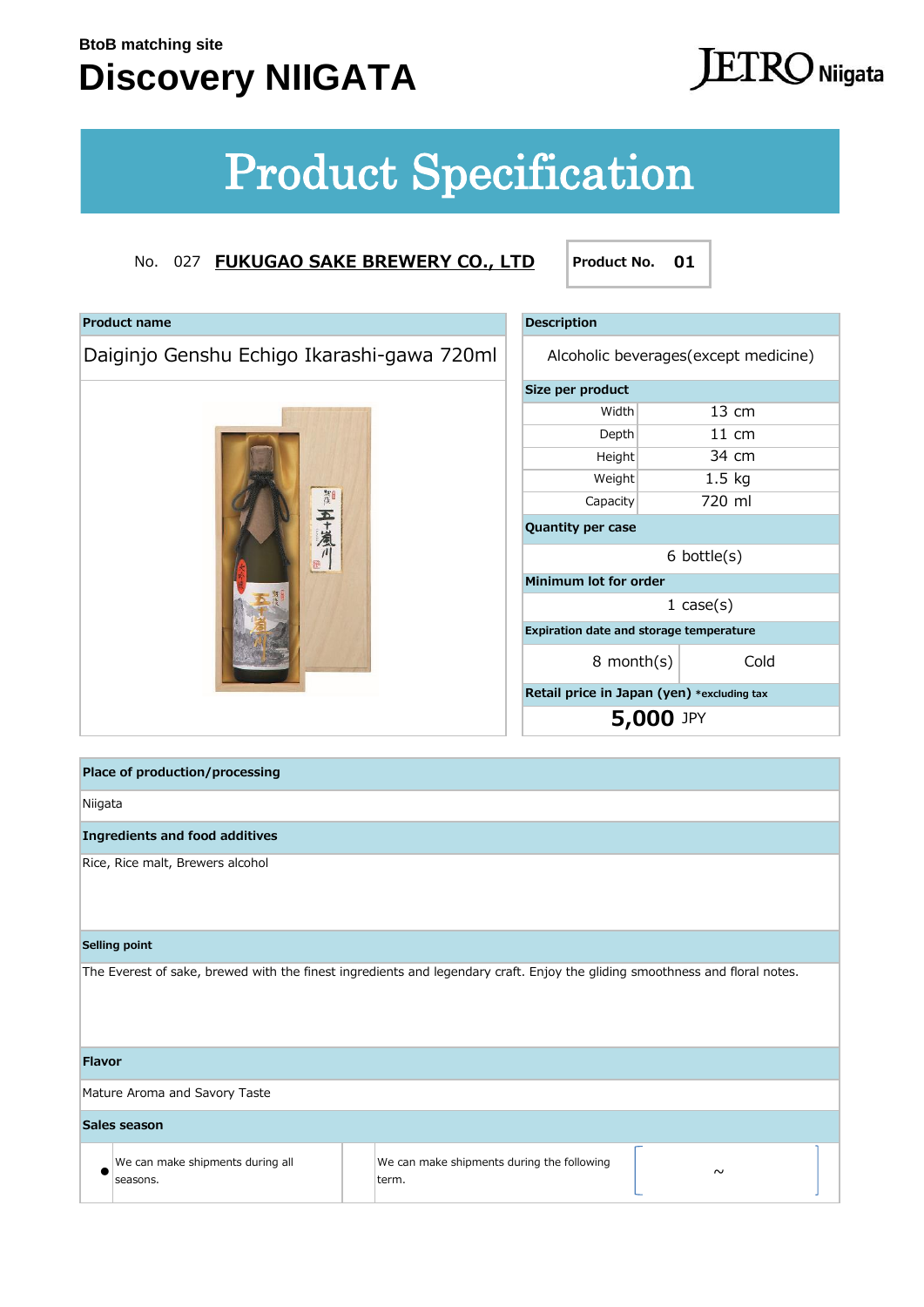## **Discovery NIIGATA**

# **ETRO** Niigata

# Product Specification

| <b>Product name</b>                | <b>Description</b>                    |                                            |      |
|------------------------------------|---------------------------------------|--------------------------------------------|------|
| Junmai-daiginjo Echigo-heiya 720ml | Alcoholic beverages (except medicine) |                                            |      |
|                                    | Size per product                      |                                            |      |
|                                    | Width                                 | 11.5 cm                                    |      |
|                                    | Depth                                 | 10.5 cm                                    |      |
|                                    | Height                                | 34 cm                                      |      |
| 巡視平野                               | Weight                                | $1.5$ kg                                   |      |
|                                    | Capacity                              | 720 ml                                     |      |
|                                    | Quantity per case                     |                                            |      |
|                                    | $6$ bottle $(s)$                      |                                            |      |
|                                    | Minimum lot for order                 |                                            |      |
| 純米大玲釀<br>逃失                        |                                       | 1 $case(s)$                                |      |
|                                    |                                       | Expiration date and storage temperature    |      |
|                                    | $8$ month $(s)$                       |                                            | Cold |
|                                    |                                       | Retail price in Japan (yen) *excluding tax |      |
|                                    |                                       | 4,500 JPY                                  |      |
|                                    |                                       |                                            |      |
|                                    |                                       |                                            |      |

| <b>Description</b>                             |  |                   |  |  |
|------------------------------------------------|--|-------------------|--|--|
| Alcoholic beverages (except medicine)          |  |                   |  |  |
| Size per product                               |  |                   |  |  |
| Width                                          |  | $11.5 \text{ cm}$ |  |  |
| Depth                                          |  | 10.5 cm           |  |  |
| Height                                         |  | 34 cm             |  |  |
| Weight                                         |  | $1.5$ kg          |  |  |
| Capacity                                       |  | 720 ml            |  |  |
| <b>Quantity per case</b>                       |  |                   |  |  |
|                                                |  | $6$ bottle $(s)$  |  |  |
| Minimum lot for order                          |  |                   |  |  |
|                                                |  | $1 \cose(s)$      |  |  |
| <b>Expiration date and storage temperature</b> |  |                   |  |  |
| 8 month(s)                                     |  | Cold              |  |  |
| Retail price in Japan (yen) *excluding tax     |  |                   |  |  |
| 4,500 JPY                                      |  |                   |  |  |

| Place of production/processing               |                                                                                                                               |
|----------------------------------------------|-------------------------------------------------------------------------------------------------------------------------------|
| Niigata                                      |                                                                                                                               |
| <b>Ingredients and food additives</b>        |                                                                                                                               |
| Rice, Rice malt                              |                                                                                                                               |
| Selling point                                |                                                                                                                               |
| the splendor of sake.                        | Yamadanishiki grown in Special District 'A' of Hyogo Prefecture supplies the noble sweetness and balanced aroma that teach us |
| <b>Flavor</b>                                |                                                                                                                               |
| Mature Aroma and Savory Taste                |                                                                                                                               |
| Sales season                                 |                                                                                                                               |
| We can make shipments during all<br>seasons. | We can make shipments during the following<br>$\sim$<br>term.                                                                 |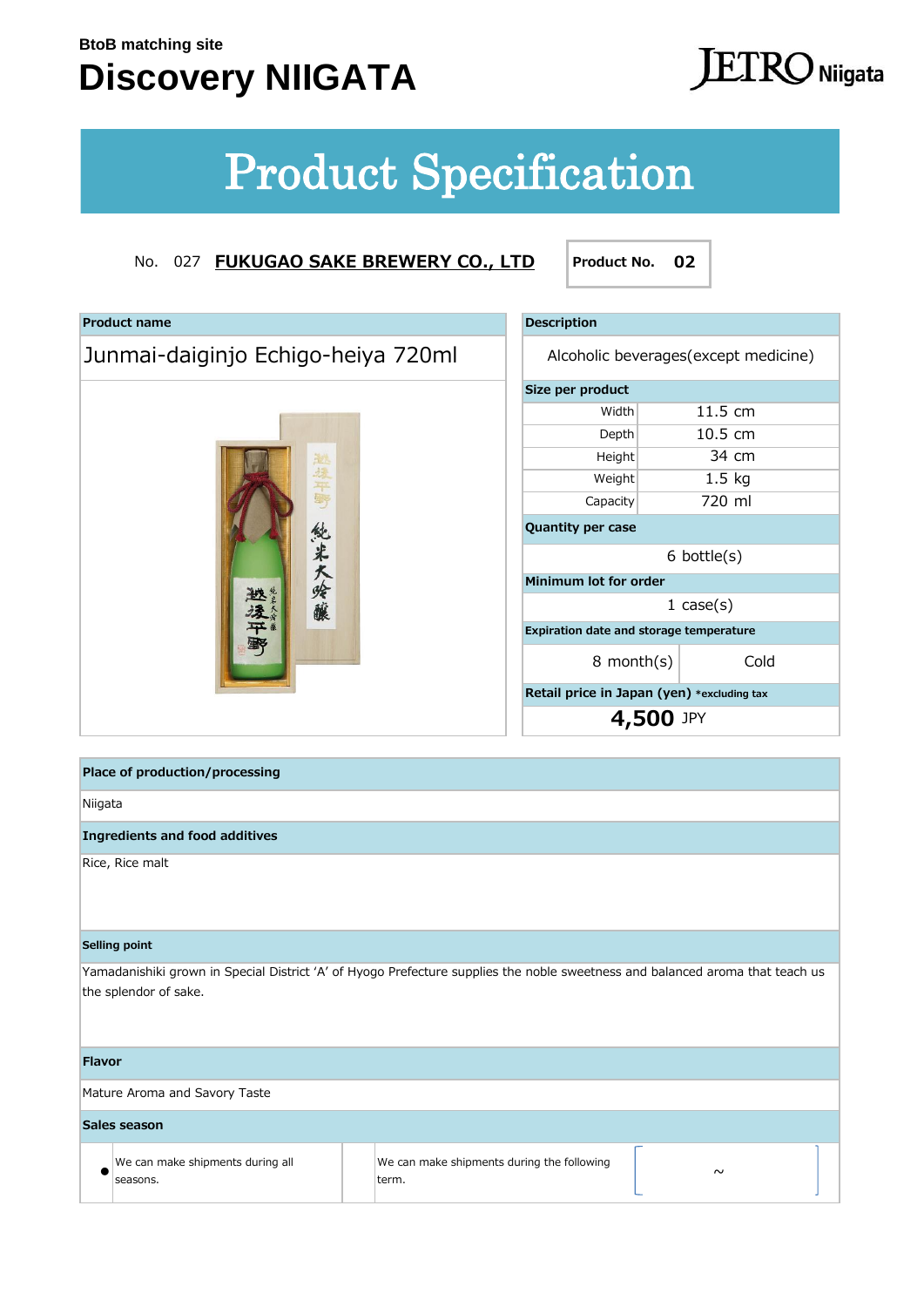## **Discovery NIIGATA**

# **ETRO** Niigata

# Product Specification

| <b>Product name</b>         | <b>Description</b>                         |                                       |      |
|-----------------------------|--------------------------------------------|---------------------------------------|------|
| Junmai-daiginjo Usuya 720ml |                                            | Alcoholic beverages (except medicine) |      |
|                             | Size per product                           |                                       |      |
|                             | Width                                      | 12.5 cm                               |      |
|                             | Depth                                      | 10.5 cm                               |      |
|                             | Height                                     | 33.5 cm                               |      |
|                             | Weight                                     | $1.2$ kg                              |      |
|                             | Capacity                                   | 720 ml                                |      |
|                             | Quantity per case                          |                                       |      |
| <b>Succession</b><br>就清醒    | $6$ bottle $(s)$                           |                                       |      |
|                             | Minimum lot for order                      |                                       |      |
|                             | $1 \cose(s)$                               |                                       |      |
|                             | Expiration date and storage temperature    |                                       |      |
|                             | $8$ month $(s)$                            |                                       | Cold |
|                             | Retail price in Japan (yen) *excluding tax |                                       |      |
|                             |                                            | <b>3,000 JPY</b>                      |      |

| <b>Description</b>                             |                                            |                   |  |  |
|------------------------------------------------|--------------------------------------------|-------------------|--|--|
| Alcoholic beverages (except medicine)          |                                            |                   |  |  |
| Size per product                               |                                            |                   |  |  |
| Width                                          |                                            | $12.5 \text{ cm}$ |  |  |
| Depth                                          |                                            | $10.5 \text{ cm}$ |  |  |
| Height                                         |                                            | 33.5 cm           |  |  |
| Weight                                         |                                            | $1.2$ kg          |  |  |
| Capacity                                       |                                            | 720 ml            |  |  |
| <b>Quantity per case</b>                       |                                            |                   |  |  |
|                                                |                                            | $6$ bottle $(s)$  |  |  |
| Minimum lot for order                          |                                            |                   |  |  |
| $1 \cose(s)$                                   |                                            |                   |  |  |
| <b>Expiration date and storage temperature</b> |                                            |                   |  |  |
| $8$ month $(s)$                                |                                            | Cold              |  |  |
|                                                | Retail price in Japan (yen) *excluding tax |                   |  |  |
| <b>3,000 JPY</b>                               |                                            |                   |  |  |

|               | Place of production/processing               |  |                                                                                                                            |  |  |  |
|---------------|----------------------------------------------|--|----------------------------------------------------------------------------------------------------------------------------|--|--|--|
| Niigata       |                                              |  |                                                                                                                            |  |  |  |
|               | <b>Ingredients and food additives</b>        |  |                                                                                                                            |  |  |  |
|               | Rice, Rice malt                              |  |                                                                                                                            |  |  |  |
|               | Selling point                                |  |                                                                                                                            |  |  |  |
|               | grown in Sanjo.                              |  | This junmai daiginjo has warmth and delicate crispness only handcrafted sake can possess, made from local Koshitanrei rice |  |  |  |
| <b>Flavor</b> |                                              |  |                                                                                                                            |  |  |  |
|               | Floral Notes and Light Taste                 |  |                                                                                                                            |  |  |  |
|               | Sales season                                 |  |                                                                                                                            |  |  |  |
|               | We can make shipments during all<br>seasons. |  | We can make shipments during the following<br>$\sim$<br>term.                                                              |  |  |  |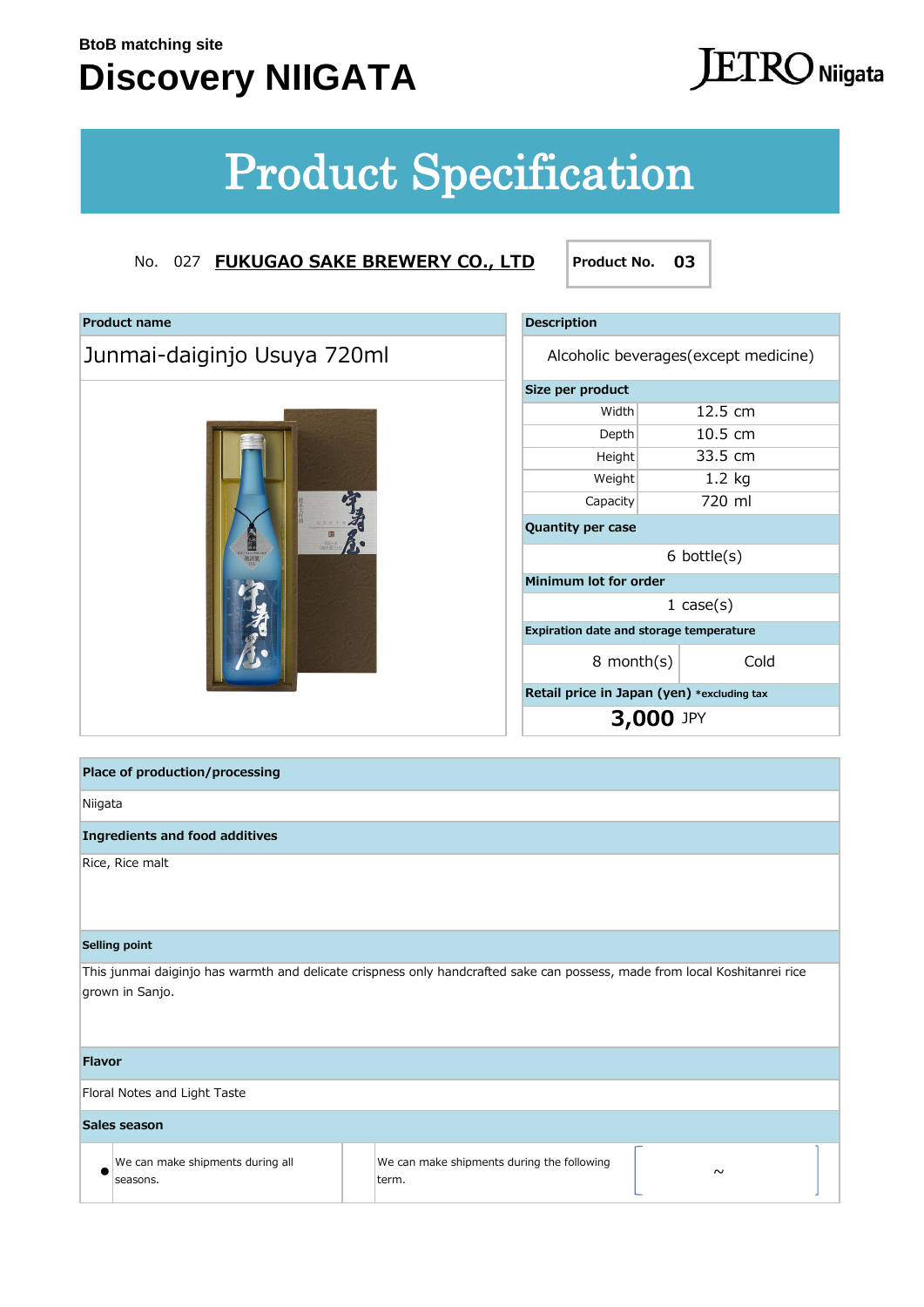## **Discovery NIIGATA**

# **JETRO** Niigata

# Product Specification

| <b>Product name</b>                      | <b>Description</b>                                      |                 |  |  |
|------------------------------------------|---------------------------------------------------------|-----------------|--|--|
| Junmai-ginjo Fukugao 720ml               | Alcoholic beverages(except medicine)                    |                 |  |  |
|                                          | Size per product                                        |                 |  |  |
|                                          | Width                                                   | 8 cm            |  |  |
|                                          | Depth                                                   | 8 cm            |  |  |
|                                          | Height                                                  | 30.5 cm         |  |  |
|                                          | Weight                                                  | $1.1$ kg        |  |  |
|                                          | Capacity                                                | 720 ml          |  |  |
|                                          | Quantity per case                                       |                 |  |  |
| 骊                                        |                                                         | 12 bottle $(s)$ |  |  |
|                                          | Minimum lot for order                                   |                 |  |  |
| 純米吟醸酒                                    | $1 \cose(s)$<br>Expiration date and storage temperature |                 |  |  |
| 幽                                        |                                                         |                 |  |  |
| <b>FUKUGAO</b><br><b>EODUCT OF JATAN</b> | $8$ month $(s)$                                         | Cold            |  |  |
|                                          | Retail price in Japan (yen) *excluding tax              |                 |  |  |
|                                          | 1,500 JPY                                               |                 |  |  |
|                                          |                                                         |                 |  |  |
| Place of production/processing           |                                                         |                 |  |  |
| Niigata                                  |                                                         |                 |  |  |
| <b>Ingredients and food additives</b>    |                                                         |                 |  |  |
| Rice, Rice malt                          |                                                         |                 |  |  |

| Description                           |                                                |  |  |  |
|---------------------------------------|------------------------------------------------|--|--|--|
| Alcoholic beverages (except medicine) |                                                |  |  |  |
| Size per product                      |                                                |  |  |  |
| Width                                 | 8 cm                                           |  |  |  |
| Depth                                 | 8 cm                                           |  |  |  |
| Height                                | 30.5 cm                                        |  |  |  |
| Weight                                | $1.1$ kg                                       |  |  |  |
| Capacity                              | 720 ml                                         |  |  |  |
| <b>Quantity per case</b>              |                                                |  |  |  |
| 12 bottle $(s)$                       |                                                |  |  |  |
| Minimum lot for order                 |                                                |  |  |  |
|                                       | 1 $case(s)$                                    |  |  |  |
|                                       | <b>Expiration date and storage temperature</b> |  |  |  |
| $8$ month $(s)$                       | Cold                                           |  |  |  |
|                                       | Retail price in Japan (yen) *excluding tax     |  |  |  |
| 1,500 JPY                             |                                                |  |  |  |

|               | Place of production/processing                                                     |                                                                                                                      |        |  |
|---------------|------------------------------------------------------------------------------------|----------------------------------------------------------------------------------------------------------------------|--------|--|
| Niigata       |                                                                                    |                                                                                                                      |        |  |
|               | <b>Ingredients and food additives</b>                                              |                                                                                                                      |        |  |
|               | Rice, Rice malt                                                                    |                                                                                                                      |        |  |
|               | Selling point                                                                      |                                                                                                                      |        |  |
|               | Niigata's own: koshitanrei, grown locally in the Shitada Eguchi District of Sanjo. | Impeccably harmonious taste rendered between subtle sweetness and mellow tanginess. The ingredient sake rice is 100% |        |  |
| <b>Flavor</b> |                                                                                    |                                                                                                                      |        |  |
|               | Mature Aroma and Savory Taste                                                      |                                                                                                                      |        |  |
|               | Sales season                                                                       |                                                                                                                      |        |  |
|               | We can make shipments during all<br>seasons.                                       | We can make shipments during the following<br>term.                                                                  | $\sim$ |  |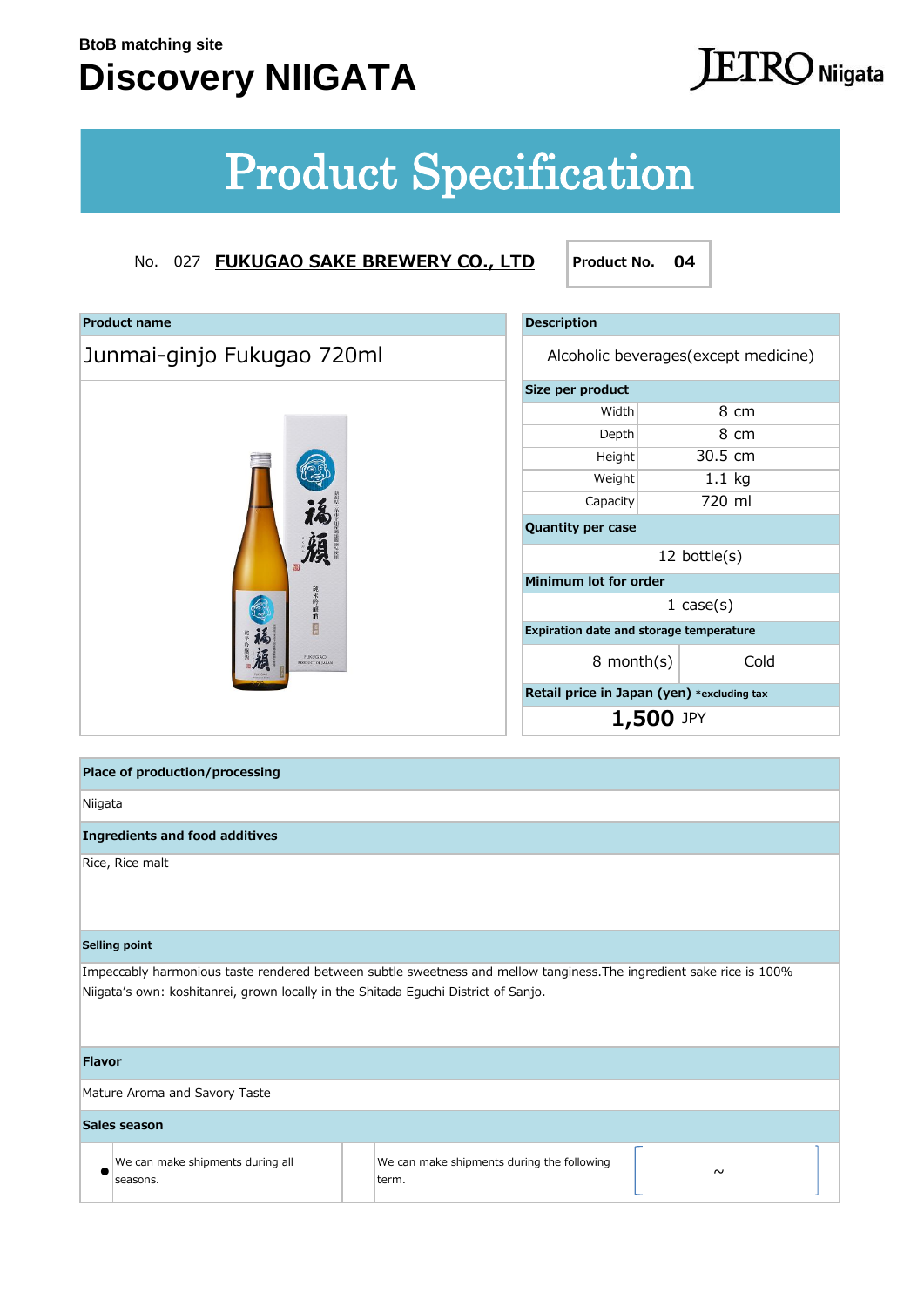## **Discovery NIIGATA**

# **ETRO** Niigata

# Product Specification

| <b>Product name</b>   | <b>Description</b>                         |           |                                      |  |
|-----------------------|--------------------------------------------|-----------|--------------------------------------|--|
| Le Lectier Sake 500ml |                                            |           | Alcoholic beverages(except medicine) |  |
|                       | Size per product                           |           |                                      |  |
|                       | Width                                      |           | 7 cm                                 |  |
|                       | Depth                                      |           | 7 cm                                 |  |
|                       | Height                                     |           | 30 cm                                |  |
|                       | Weight                                     |           | $0.9$ kg                             |  |
|                       | Capacity                                   |           | 500 ml                               |  |
|                       | Quantity per case                          |           |                                      |  |
|                       | 12 bottle $(s)$                            |           |                                      |  |
|                       | Minimum lot for order                      |           |                                      |  |
| レクチェの                 | $1 \cose(s)$                               |           |                                      |  |
| LECTIER<br>LECTIER    | Expiration date and storage temperature    |           |                                      |  |
|                       | $8$ month $(s)$                            |           | Cold                                 |  |
|                       | Retail price in Japan (yen) *excluding tax |           |                                      |  |
|                       |                                            | 2,000 JPY |                                      |  |

| <b>Description</b>                             |                         |              |  |  |  |
|------------------------------------------------|-------------------------|--------------|--|--|--|
| Alcoholic beverages (except medicine)          |                         |              |  |  |  |
| Size per product                               |                         |              |  |  |  |
| Width                                          |                         | 7 cm         |  |  |  |
| Depth                                          |                         | 7 cm         |  |  |  |
| Height                                         |                         | 30 cm        |  |  |  |
| Weight                                         |                         | $0.9$ kg     |  |  |  |
| 500 ml<br>Capacity                             |                         |              |  |  |  |
| <b>Quantity per case</b>                       |                         |              |  |  |  |
|                                                | 12 bottle $(s)$         |              |  |  |  |
| Minimum lot for order                          |                         |              |  |  |  |
|                                                |                         | $1 \cose(s)$ |  |  |  |
| <b>Expiration date and storage temperature</b> |                         |              |  |  |  |
|                                                | Cold<br>$8$ month $(s)$ |              |  |  |  |
| Retail price in Japan (yen) *excluding tax     |                         |              |  |  |  |
| <b>2,000 JPY</b>                               |                         |              |  |  |  |

|               | Place of production/processing               |                                                                                                                              |        |  |
|---------------|----------------------------------------------|------------------------------------------------------------------------------------------------------------------------------|--------|--|
| Niigata       |                                              |                                                                                                                              |        |  |
|               | <b>Ingredients and food additives</b>        |                                                                                                                              |        |  |
|               |                                              | Sake (pure rice sake), Fruit juice (Le Lectier pear), antioxidant (Vitamin C), aroma chemical, citric acid                   |        |  |
|               | Selling point                                |                                                                                                                              |        |  |
|               | proud grower of Le Lectier pears.            | A blend of Le Lectier pear juice and extra-sweet junmaishu produces a clean sweetness without any added sugars. Niigata is a |        |  |
| <b>Flavor</b> |                                              |                                                                                                                              |        |  |
|               | Floral Notes and Light Taste                 |                                                                                                                              |        |  |
|               | Sales season                                 |                                                                                                                              |        |  |
|               | We can make shipments during all<br>seasons. | We can make shipments during the following<br>term.                                                                          | $\sim$ |  |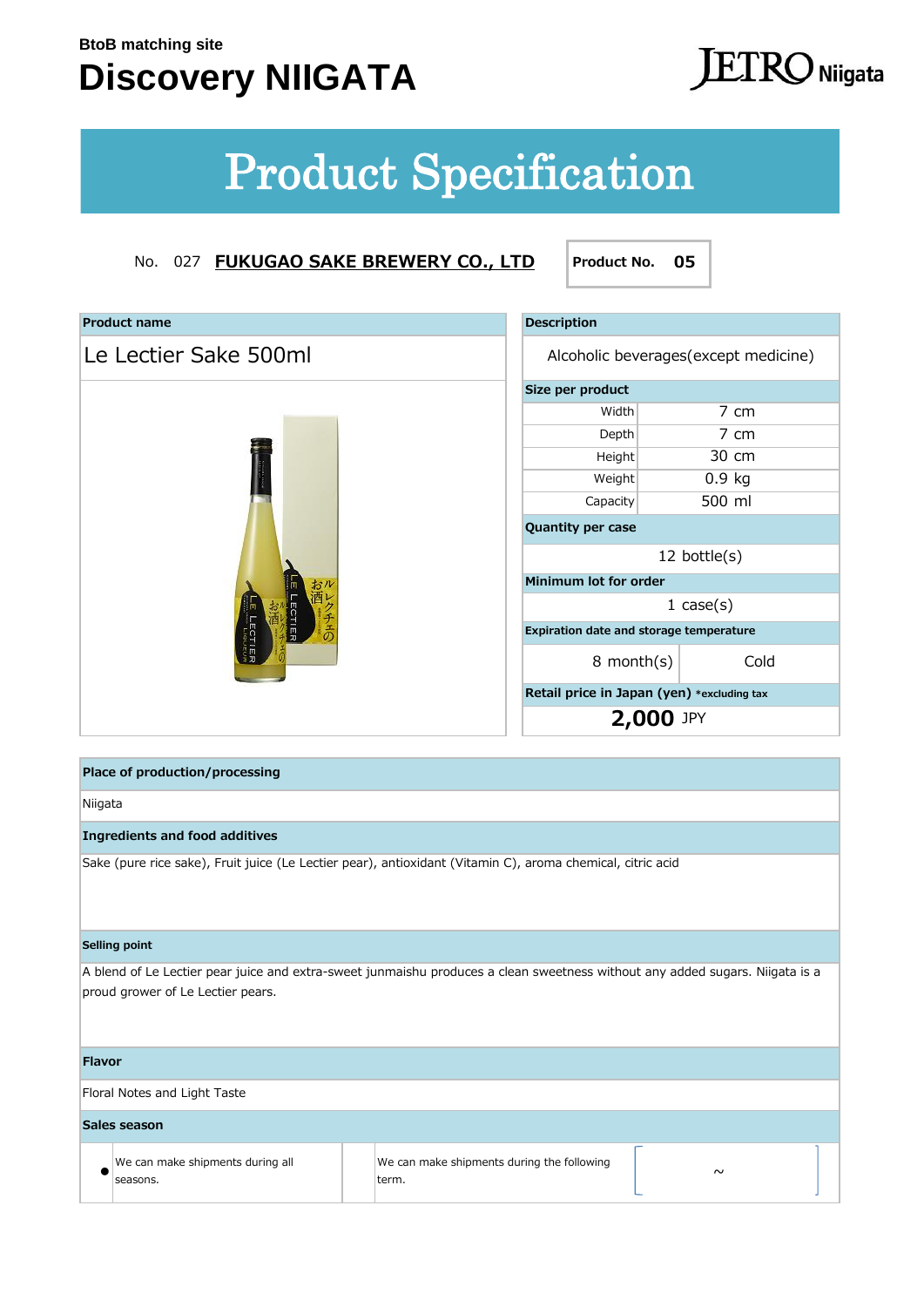### **Discovery NIIGATA**

# $\Gamma$  $\rm{KO}$  Niigata

# Product Specification

### No. 027 **FUKUGAO SAKE BREWERY CO., LTD Product No. 06**

| <b>Product name</b>                        | <b>Description</b>                         |           |              |  |
|--------------------------------------------|--------------------------------------------|-----------|--------------|--|
| Sake stored in whisky barrel FUKUGAO 720ml | Alcoholic beverages (except medicine)      |           |              |  |
|                                            | Size per product                           |           |              |  |
|                                            | Width                                      |           | 8 cm         |  |
|                                            | Depth                                      |           | 8 cm         |  |
|                                            | Height                                     |           | 30.5 cm      |  |
|                                            | Weight                                     |           | $1.1$ kg     |  |
|                                            | Capacity                                   |           | 720 ml       |  |
|                                            | Quantity per case                          |           |              |  |
|                                            | 12 bottle $(s)$                            |           |              |  |
|                                            | Minimum lot for order                      |           |              |  |
|                                            |                                            |           | $1 \cose(s)$ |  |
|                                            | Expiration date and storage temperature    |           |              |  |
| 三ミは航西市                                     | $8$ month $(s)$                            |           | Cold         |  |
|                                            | Retail price in Japan (yen) *excluding tax |           |              |  |
|                                            |                                            | 2,000 JPY |              |  |
|                                            |                                            |           |              |  |
|                                            |                                            |           |              |  |

| <b>Description</b>                             |              |          |  |  |  |
|------------------------------------------------|--------------|----------|--|--|--|
| Alcoholic beverages (except medicine)          |              |          |  |  |  |
| Size per product                               |              |          |  |  |  |
| Width                                          |              | 8 cm     |  |  |  |
| Depth                                          |              | 8 cm     |  |  |  |
| Height                                         |              | 30.5 cm  |  |  |  |
| Weight                                         |              | $1.1$ kg |  |  |  |
| Capacity                                       |              | 720 ml   |  |  |  |
| Quantity per case                              |              |          |  |  |  |
| 12 bottle $(s)$                                |              |          |  |  |  |
| Minimum lot for order                          |              |          |  |  |  |
|                                                | $1 \cose(s)$ |          |  |  |  |
| <b>Expiration date and storage temperature</b> |              |          |  |  |  |
| Cold<br>$8$ month $(s)$                        |              |          |  |  |  |
| Retail price in Japan (yen) *excluding tax     |              |          |  |  |  |
| <b>2,000 JPY</b>                               |              |          |  |  |  |

### # ● # ~ We can make shipments during the following **Ingredients and food additives**  Rice, Rice malt, Brewers alcohol **Place of production/processing** Niigata **Selling point** Japanese Sake that's stored in whiskey barrels, as its name suggests, takes a rich aroma and deep flavor from the aged barrel. The combination of Japanese sake with the subtle hint of oak from the whiskey barrel brings together an unprecedented flavor to form a new sake, never tasted before. Take it chilled and straight or on the rocks, just like a whiskey. Recommended with Chocolate, nuts, cheese, smoked salmon, roast pork and ice cream. Well-Rounded Arome, Rich Taste **Flavor Sales season** We can make shipments during all seasons. term.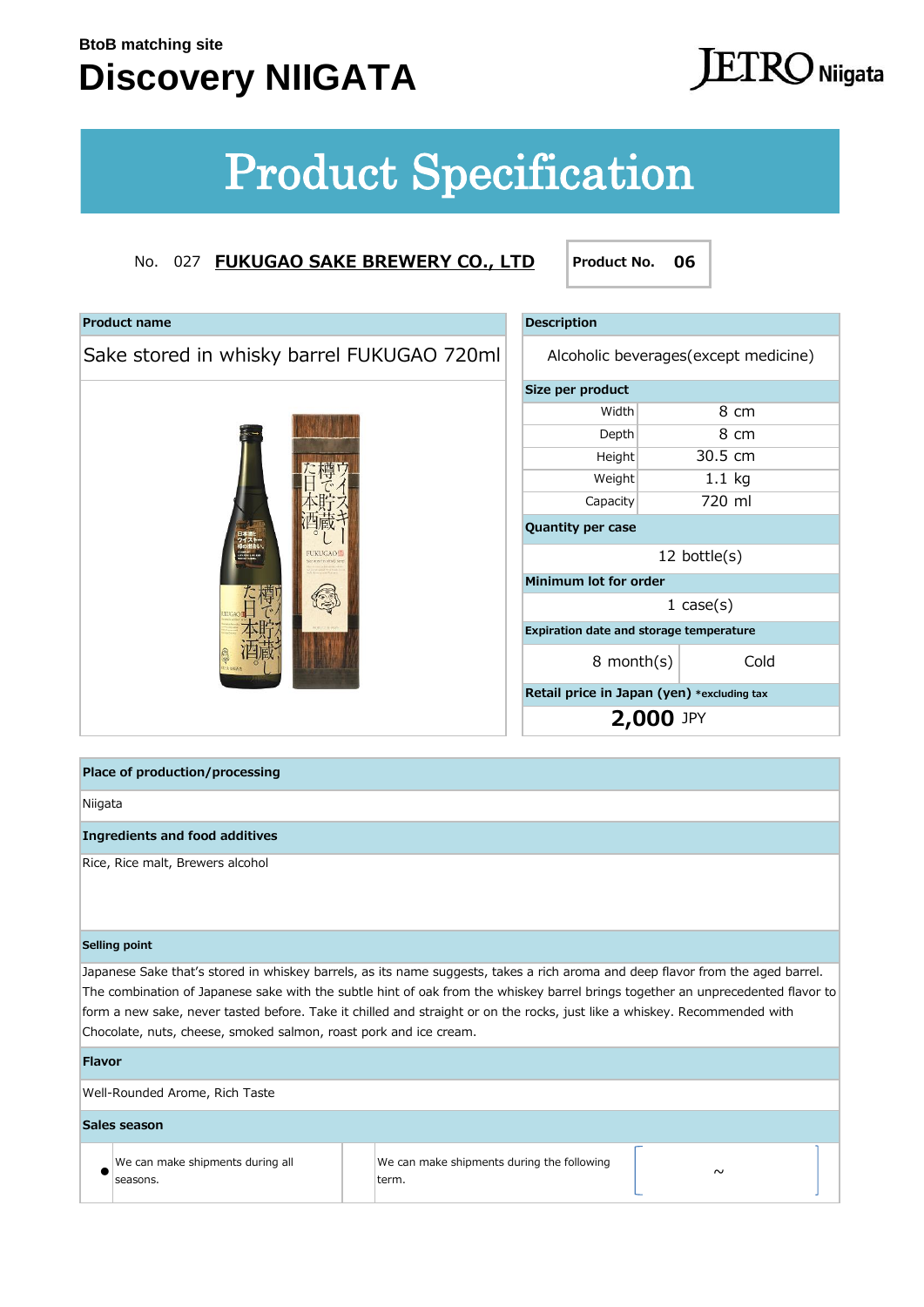## **Discovery NIIGATA**

# **ETRO** Niigata

# Product Specification

| <b>Product name</b>                         | <b>Description</b>                         |                                       |  |
|---------------------------------------------|--------------------------------------------|---------------------------------------|--|
| Sake stored in bourbon barrel FUKUGAO 720ml |                                            | Alcoholic beverages (except medicine) |  |
|                                             | Size per product                           |                                       |  |
|                                             | Width                                      | 8 cm                                  |  |
|                                             | Depth                                      | 8 cm                                  |  |
|                                             | Height                                     | 30.5 cm                               |  |
|                                             | Weight                                     | $1.1$ kg                              |  |
|                                             | Capacity                                   | 720 ml                                |  |
|                                             | Quantity per case                          |                                       |  |
| <b>FUKUGAO R</b>                            | 12 bottle $(s)$                            |                                       |  |
|                                             | Minimum lot for order                      |                                       |  |
|                                             |                                            | $1 \cose(s)$                          |  |
|                                             | Expiration date and storage temperature    |                                       |  |
|                                             | $8$ month $(s)$                            | Cold                                  |  |
|                                             | Retail price in Japan (yen) *excluding tax |                                       |  |
|                                             |                                            | 2,000 JPY                             |  |
|                                             |                                            |                                       |  |
|                                             |                                            |                                       |  |

| <b>Description</b>                             |                         |             |  |  |  |
|------------------------------------------------|-------------------------|-------------|--|--|--|
| Alcoholic beverages (except medicine)          |                         |             |  |  |  |
| Size per product                               |                         |             |  |  |  |
| Width                                          |                         | 8 cm        |  |  |  |
| Depth                                          |                         | 8 cm        |  |  |  |
| Height                                         |                         | 30.5 cm     |  |  |  |
| Weight                                         |                         | 1.1 kg      |  |  |  |
| Capacity                                       |                         | 720 ml      |  |  |  |
| <b>Quantity per case</b>                       |                         |             |  |  |  |
| $12$ bottle $(s)$                              |                         |             |  |  |  |
| Minimum lot for order                          |                         |             |  |  |  |
|                                                |                         | 1 $case(s)$ |  |  |  |
| <b>Expiration date and storage temperature</b> |                         |             |  |  |  |
|                                                | Cold<br>$8$ month $(s)$ |             |  |  |  |
| Retail price in Japan (yen) *excluding tax     |                         |             |  |  |  |
|                                                | <b>2,000 JPY</b>        |             |  |  |  |

|               | Place of production/processing               |                                                                                                                                                                                                                                                                                                                                                                                                 |        |  |
|---------------|----------------------------------------------|-------------------------------------------------------------------------------------------------------------------------------------------------------------------------------------------------------------------------------------------------------------------------------------------------------------------------------------------------------------------------------------------------|--------|--|
| Niigata       |                                              |                                                                                                                                                                                                                                                                                                                                                                                                 |        |  |
|               | <b>Ingredients and food additives</b>        |                                                                                                                                                                                                                                                                                                                                                                                                 |        |  |
|               | Rice, Rice malt, Brewers alcohol             |                                                                                                                                                                                                                                                                                                                                                                                                 |        |  |
|               | Selling point                                |                                                                                                                                                                                                                                                                                                                                                                                                 |        |  |
|               | an unprecedented flavor to form a new flavor | Bourbon Whiskey is a whisky produced predominately in Kentucky, USA We store this Sake in the same barrels that were used<br>to age bourbon whiskey. The combination of Japanese sake with the subtle hint of oak from the whiskey barrel brings together<br>With a slight essence of vanilla combined with the subtle hint of roasted coffee from the Bourbon barrel you will love this unique |        |  |
| <b>Flavor</b> |                                              |                                                                                                                                                                                                                                                                                                                                                                                                 |        |  |
|               | Well-Rounded Aroma, Rich Taste               |                                                                                                                                                                                                                                                                                                                                                                                                 |        |  |
|               | Sales season                                 |                                                                                                                                                                                                                                                                                                                                                                                                 |        |  |
|               | We can make shipments during all<br>seasons. | We can make shipments during the following<br>term.                                                                                                                                                                                                                                                                                                                                             | $\sim$ |  |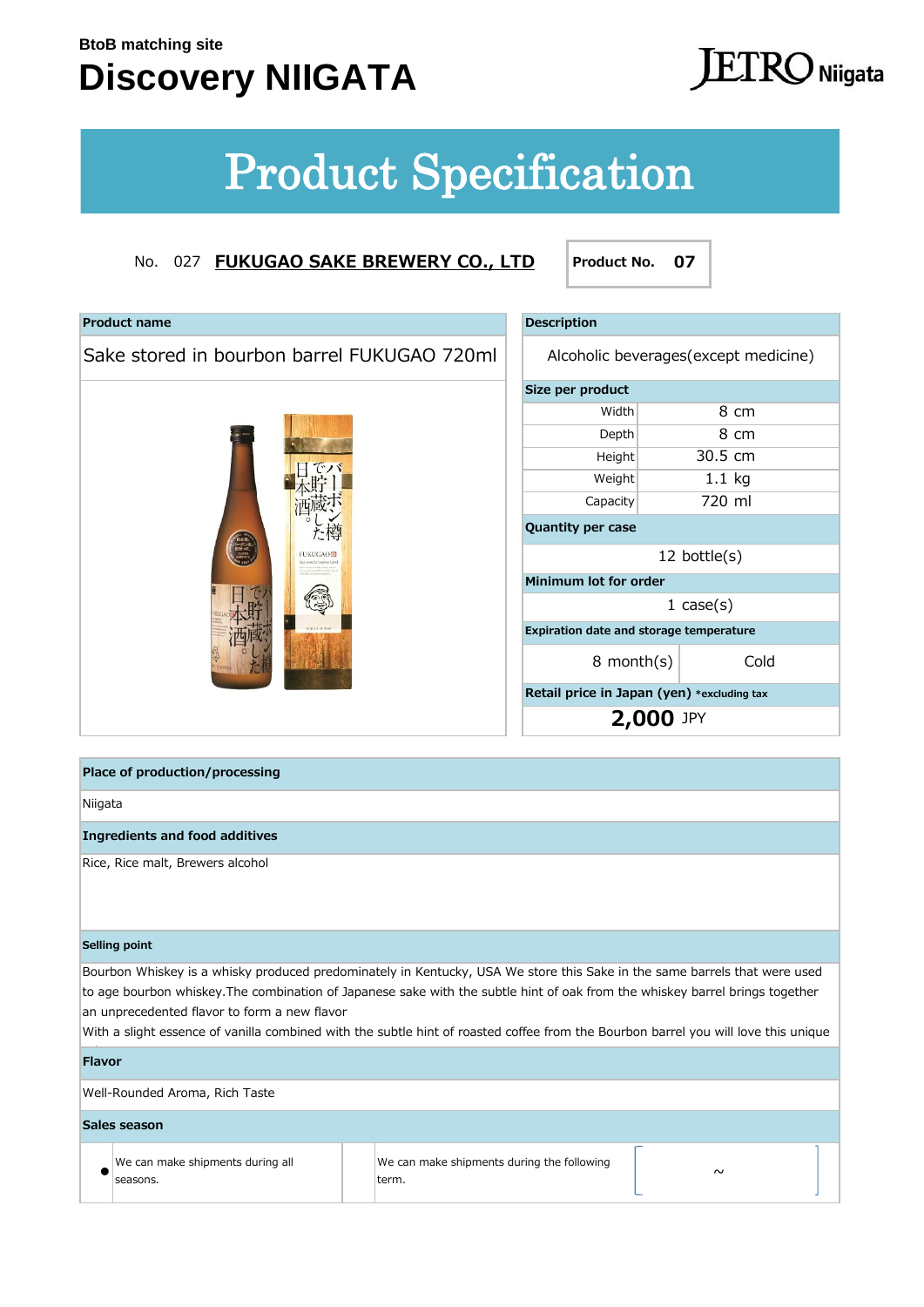### **Discovery NIIGATA**

# $\rm{I}$   $\rm{KO}$  Niigata

# Product Specification

### No. 027 **FUKUGAO SAKE BREWERY CO., LTD Product No. 08**

| Sake stored in brandy barrel FUKUGAO 750ml<br>Alcoholic beverages (except medicine)<br>Size per product<br>Width<br>12 cm<br>$11 \text{ cm}$<br>Depth<br>33 cm<br>Height<br>$1.6$ kg<br>Weight<br>750 ml<br>Capacity |  |
|----------------------------------------------------------------------------------------------------------------------------------------------------------------------------------------------------------------------|--|
|                                                                                                                                                                                                                      |  |
|                                                                                                                                                                                                                      |  |
|                                                                                                                                                                                                                      |  |
|                                                                                                                                                                                                                      |  |
|                                                                                                                                                                                                                      |  |
|                                                                                                                                                                                                                      |  |
|                                                                                                                                                                                                                      |  |
| <b>Quantity per case</b><br>Sake Brandy barrel                                                                                                                                                                       |  |
| $6$ bottle $(s)$                                                                                                                                                                                                     |  |
| Minimum lot for order                                                                                                                                                                                                |  |
| $1 \cose(s)$                                                                                                                                                                                                         |  |
| Expiration date and storage temperature                                                                                                                                                                              |  |
| Cold<br>$8$ month $(s)$<br>Sake<br>Brand<br>barrel<br><b>EUKUGAO</b>                                                                                                                                                 |  |
| Retail price in Japan (yen) *excluding tax                                                                                                                                                                           |  |
| 3,800 JPY                                                                                                                                                                                                            |  |

| <b>Description</b>                             |        |              |  |  |  |
|------------------------------------------------|--------|--------------|--|--|--|
| Alcoholic beverages (except medicine)          |        |              |  |  |  |
| Size per product                               |        |              |  |  |  |
| Width                                          |        | 12 cm        |  |  |  |
| Depth                                          |        | 11 cm        |  |  |  |
| Height                                         | 33 cm  |              |  |  |  |
| $1.6$ kg<br>Weight                             |        |              |  |  |  |
| Capacity                                       | 750 ml |              |  |  |  |
| <b>Quantity per case</b>                       |        |              |  |  |  |
| $6$ bottle $(s)$                               |        |              |  |  |  |
| Minimum lot for order                          |        |              |  |  |  |
|                                                |        | $1 \cose(s)$ |  |  |  |
| <b>Expiration date and storage temperature</b> |        |              |  |  |  |
| Cold<br>8 month(s)                             |        |              |  |  |  |
| Retail price in Japan (yen) *excluding tax     |        |              |  |  |  |
| <b>3,800 JPY</b>                               |        |              |  |  |  |

**Place of production/processing**

Niigata

**Ingredients and food additives** 

Rice, Rice malt, Brewers alcohol

### **Selling point**

Brandy is a distilled liquor made from fruit wine.As the name suggests, we store this sake in the same French Oak barrels that were used to age brandy. French barrels called barriques are often used to age premium wines and are the most sought after and exclusive barrels available.This is Fukugao's contemporary sake infused with a sweet and savory aroma from the brandy barrels. Take it chilled and straight or on the rocks.

### **Flavor**

Mature Aroma and Savory Taste

### **Sales season**

We can make shipments during all seasons.

#### # ● # ~ We can make shipments during the following term.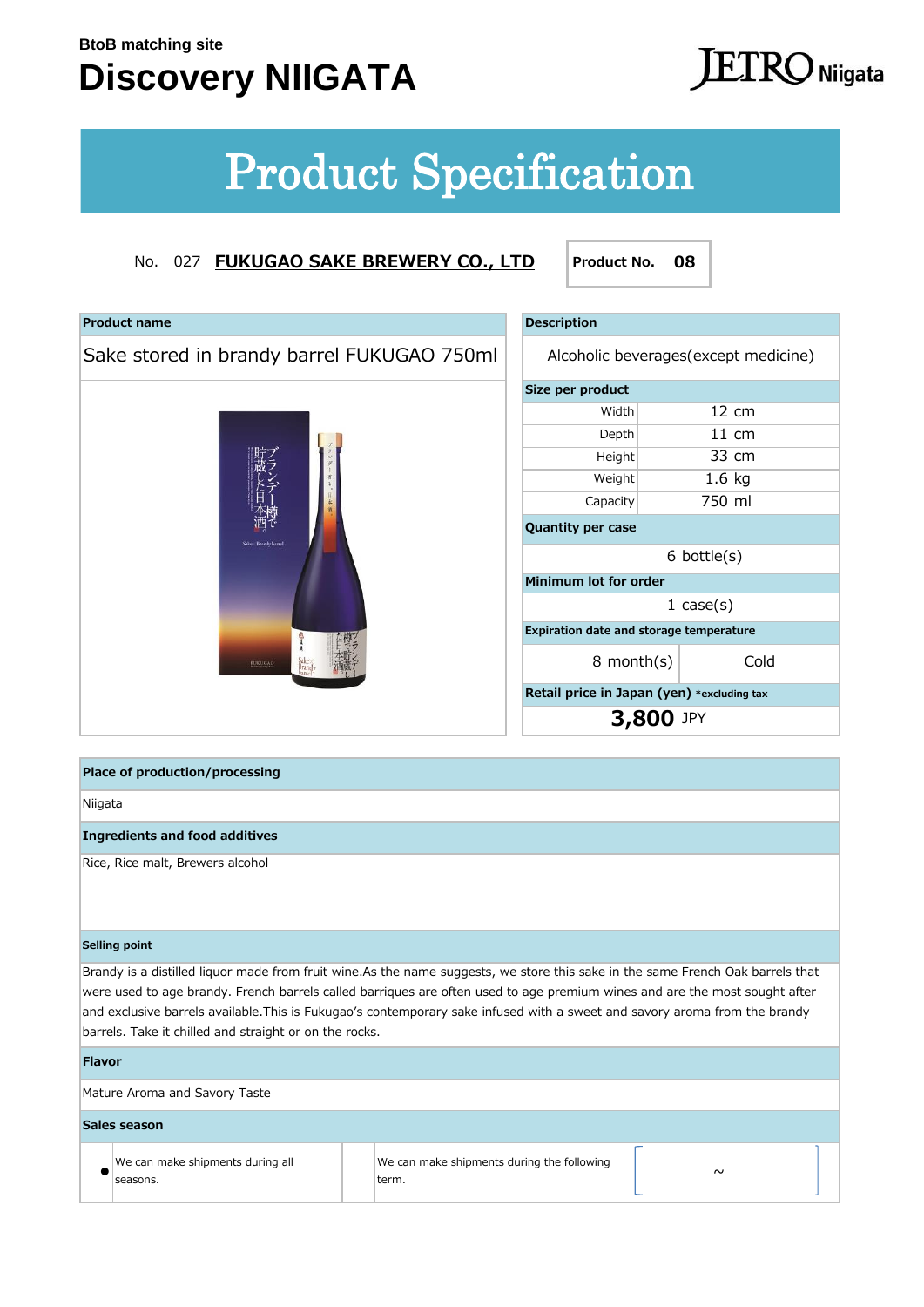## **Discovery NIIGATA**

# **ETRO** Niigata

# Product Specification

### No. 027 **FUKUGAO SAKE BREWERY CO., LTD Product No. 09**

**Product name Description** 

| Ginjo Echigo Ikarashi-gawa 720ml                                                                                                |                                                     |                                            | Alcoholic beverages (except medicine) |                |  |
|---------------------------------------------------------------------------------------------------------------------------------|-----------------------------------------------------|--------------------------------------------|---------------------------------------|----------------|--|
|                                                                                                                                 |                                                     | Size per product                           |                                       |                |  |
|                                                                                                                                 |                                                     | Width                                      |                                       | 8 cm           |  |
|                                                                                                                                 |                                                     | Depth                                      |                                       | $8 \text{ cm}$ |  |
|                                                                                                                                 |                                                     | Height                                     | 30.5 cm                               |                |  |
|                                                                                                                                 | Weight                                              | $1.1$ kg                                   |                                       |                |  |
|                                                                                                                                 |                                                     | Capacity                                   | 720 ml                                |                |  |
|                                                                                                                                 |                                                     | Quantity per case                          |                                       |                |  |
|                                                                                                                                 | 12 bottle(s)                                        |                                            |                                       |                |  |
|                                                                                                                                 |                                                     | Minimum lot for order                      |                                       |                |  |
|                                                                                                                                 |                                                     |                                            | $1 \cose(s)$                          |                |  |
|                                                                                                                                 | Expiration date and storage temperature             |                                            |                                       |                |  |
|                                                                                                                                 |                                                     | 8 month(s)                                 |                                       | Cold           |  |
|                                                                                                                                 |                                                     | Retail price in Japan (yen) *excluding tax |                                       |                |  |
|                                                                                                                                 |                                                     | 1,650 JPY                                  |                                       |                |  |
|                                                                                                                                 |                                                     |                                            |                                       |                |  |
| Place of production/processing                                                                                                  |                                                     |                                            |                                       |                |  |
| Niigata                                                                                                                         |                                                     |                                            |                                       |                |  |
| <b>Ingredients and food additives</b>                                                                                           |                                                     |                                            |                                       |                |  |
| Rice, Rice malt, Brewers alcohol                                                                                                |                                                     |                                            |                                       |                |  |
| Selling point                                                                                                                   |                                                     |                                            |                                       |                |  |
| Quality ginjo notes and crisp lightness are expansive in this clean-tasting ginjoshu, and agree with delicate Japanese cuisine. |                                                     |                                            |                                       |                |  |
| <b>Flavor</b>                                                                                                                   |                                                     |                                            |                                       |                |  |
| Smooth, Clear Taste                                                                                                             |                                                     |                                            |                                       |                |  |
| Sales season                                                                                                                    |                                                     |                                            |                                       |                |  |
| We can make shipments during all<br>seasons.                                                                                    | We can make shipments during the following<br>term. |                                            | $\sim$                                |                |  |